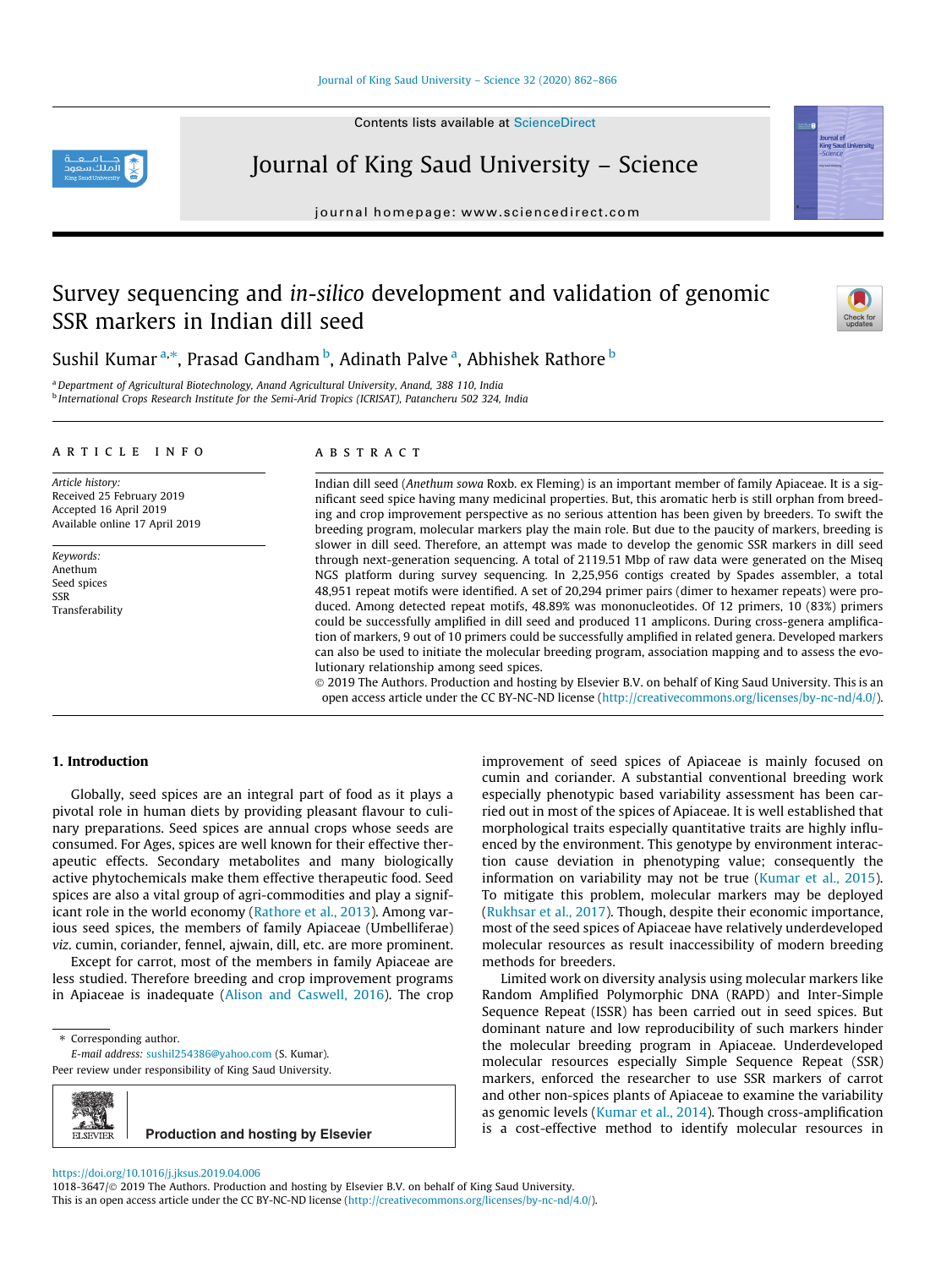orphan crops. But in most of the cases, cross-amplification results in monomorphic marker due to genome conservation. Recently, gSSR has been reported in cumin [\(Bharti et al., 2018](#page-3-0)).

Among seed spices crops of Apiaceae, Indian dill (Anethum sowa Roxb. ex Fleming) is a popular annual spice which is under cultivation in both irrigated as well as rainfed condition. This glabrous crop is widely grown during the cold season in India, Myanmar, Pakistan and Bangladesh [\(Husain et al., 1988](#page-4-0)). In India, Gujarat, Rajasthan, Madhya Pradesh are the leading states concerning area and production [\(Patel et al., 2017\)](#page-4-0).

Botanically, the seed of dill is a fruit which can be split into two halves, each containing one true seed. With miraculous medicinal benefits, Indian dill is also referred to as a variant of European dill (A. graveolens) [\(Singh, 2012\)](#page-4-0). But compared to European dill, the fruit of Indian dill is longer but is less in thickness and having low fragrance. Indian dill is rich in apiol while carvone content is higher in European dill ([Saleh-e-In et al., 2010\)](#page-4-0). The essential oil in seed (1.5–4.5%) is responsible for its medicinal properties ([Singh, 2012\)](#page-4-0). It is mainly used to cure hiccup, intestinal spasms and griping and also to improve appetite and digestion ([Jana and](#page-4-0) [Shekhawat, 2010](#page-4-0)). Essential oil of fruit also has insecticidal and ovicidal activity [\(Tripathi et al., 2001; Walia et al., 2017\)](#page-4-0). Compared to A. graveolens, no marker-based study has been carried out in Indian dill which hampers the genetic diversity assessment during its improvement program. In the current study, attempts have been made to develop genomic SSR markers to support the breeders working for the improvement of seed spices.

## 2. Materials and methods

## 2.1. DNA isolation and DNA sequencing

To isolate microbial genome free DNA of dill seed, the cultivar GAVD-1 was gown in the controlled condition in seed germinator (Percival). For high-quality DNA isolation, leaves from aseptically grown 15 days old seedlings were collected. The CTAB protocol of [Doyle and Doyle \(1990\)](#page-4-0) was used for genomic DNA isolation. Isolated was assessed on 0.8% agarose gel and spectrometer to confirm the intactness and quantity of extracted genomic DNA.

PCR-Free TruSeq (LT) DNA sample Prep kit (FC-121–3001) was used to generate the library following the protocol recommended by Illumina. Paired-end sequencing was performed in the departmental laboratory on MiSeq platform (Illumina) with MiSeq Reagent Kit version 2 ( $2 \times 250$  bp). The details on up- and downstream procedure for DNA sequencing is given in [Bharti et al.](#page-3-0) [\(2018\).](#page-3-0)

## 2.2. Bioinformatic analysis for SSR marker development

During downstream processing of raw sequences, quality checking was carried out using FastQC tool ([Andrews, 2010](#page-3-0)) for confirmation of high-quality reads. For removing adaptor sequences and trimming of low-quality bases Trimmomatic ([Bolger et al., 2014](#page-4-0)) was used. During raw reads processing, reads were filtered with the custom setting (Phred 33, Sliding window:4:15, Leading: 10, Trailing: 10, Minlen: 35) to remove adaptor sequence or low-quality reads. After trimming, FastQC analysis was again performed to check the high quality of trimmed reads. Subsequently, high-quality clean reads were utilized for de-novo assembly using SPAdes-3.11.1 ([Bankevich et al., 2012](#page-3-0)), Megahit - 1 ([Li et al., 2015\)](#page-4-0) and SOAPdenovo 2.04 [\(Luo et al., 2012](#page-4-0)) software. SPAdes was performed with the read error correction program. QUAST was used to evaluate the results of each assembly ([Gurevich et al., 2013](#page-4-0)). Eventually, the best assembly was used as an input file for MISA to detect microsatellite using default parameters and primer3 was used to generate SSR markers.

## 2.3. Marker validation and cross-amplification

For validation of primers, a total of 12 SSR primers were selected randomly. The DNA of dill seed cultivar GAVD 1 was used for primer amplification. The DNA amplification was achieved through PCR in a final volume of 15  $\mu$ l with 1 × PCR buffer, 1 µlMgCl2, 0.5 µl dNTPs, 1 µM of primers (10 pmol), 0.3 µl of Taq DNA polymerase (5  $U\mu$ l), and 20 ng of template DNA. PCR reactions were completed with initial denaturation at 94  $\degree$ C for 5 min, followed by 35 cycles of 94  $\degree$ C for 30 s, primer-specific annealing temperature (Ta) for 40 s, and 72  $\degree$ C for 60 s with a final extension of 10 min at 72  $\degree$ C. The amplified products were separated in agarose gel (1.5%) and photographed in a gel documentation system (G-box, Genei). For cross-amplification of SSR primers, DNA six seed spices (Ajwain, Celery, Coriander, Cumin, Fennel and Parsley) belonging to the Apiaceae family was extracted followed by PCR as described above. The amplification products were scored in base pair on a visual basis. For evaluation of SSR marker transferability, the microsatellite products were classified into two classes based on the amplicon intensity and scoring ease: (++) strong amplicon and easy to score and (+) weak amplicon and hard to score. The amplicons were declared as non-specific if the product is of dissimilar size (within +100 bp) to that of dill seed.

# 3. Results and discussion

## 3.1. Filtering of reads and de novo genome assembly

Survey sequencing of the library generated 2119.51 Mbp of raw data containing 7,102,148 paired-end reads. The average read length was  $\sim$ 298 bp. After cleaning and filtering the raw reads, 6,516,297 reads were obtained from high-quality 1541.62 Mbp. The mean read length of clean data was  $\sim$ 207 bp which is similar to [Shiwani \(2017\)](#page-4-0) where it was 203 bp. The GC content of filtered reads was 34%.

Evaluation of all three assemblies through QUAST suggested that assembly generated by SPADES was best. Using high-quality reads, SPADES generated 2,25,956 contigs (183.54 million bases). A set of 156,521 contigs were of  $\geq$ 500 bp long. The maximum and minimum contig length was 92,006 and 128 bp, respectively. The N50 was 604 and 832 with SOAP denovo and Megahit, respectively. However, the N50 value of this study was 1020 bp in case of SPADES assembly. Compared to reported of [Shiwani \(2017\),](#page-4-0) where N50 in dill seed was 661 bp, N50 was 1.5X higher. The GC content (32.46%) in the current study was closer to carrot (34.8%) and coriander (34.65%) as reported by [Iorizzo et al. \(2011\) and](#page-4-0) [Tulsani \(2013\)](#page-4-0).

## 3.2. Characteristics of genomic SSRs

A total of 37,863 (16.75%) contigs, out of 2,25,956 were containing microsatellite motifs. Earlier, in cumin, SSRs motif in survey sequences was 12% of the total contings [\(Bharti et al., 2018\)](#page-3-0). A total of 48,951 repeat motifs were detected suggesting one SSR/3.75 kb considering 183.54 million bases. Moreover, 8185 contigs were found to be containing more than 1 SSR, and 5114 contigs were identified having SSRs present in compound formation [\(Table 1\)](#page-2-0). Previously, in fennel, 954 (18%) transcripts exhibited more than one microsatellite region [\(Palumbo et al., 2018](#page-4-0)).

Among detected repeat motifs, the 48.89% (23936) was mononucleotides. Compared to cumin (15%) and celery (21.66%) genome, the mononucleotide repeats was very high ([Li et al.,](#page-4-0)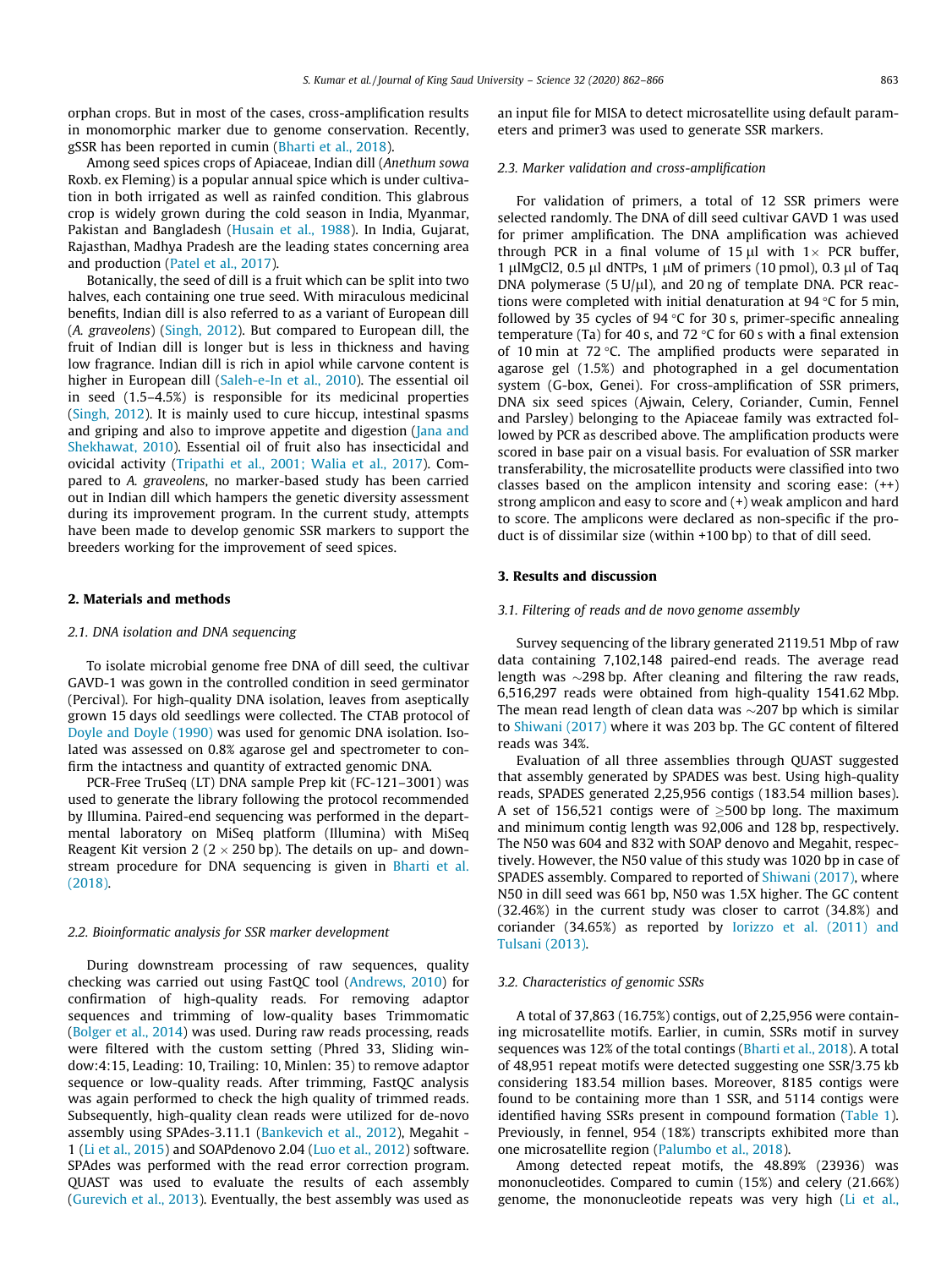<span id="page-2-0"></span>

|--|--|

Statistics of SSRs identified in dill seed genome.

| Features                                                                    | Values                   |
|-----------------------------------------------------------------------------|--------------------------|
| Total number of sequences examined<br>Total size of examined sequences (bp) | 2,25,956<br>18,35,45,799 |
| Total number of identified SSRs                                             | 48.951                   |
| Number of SSR containing sequences                                          | 37,863 (16.75%)          |
| Number of sequences containing more than one SSR                            | 8185                     |
| Number of SSRs present in compound formation                                | 5114                     |

[2014a; Bharti et al., 2018](#page-4-0)). The frequency of A/T SSRs was more in mononucleotide repeats, almost 27x more than C/G SSRs which is in congruence with [Li et al. \(2014a\).](#page-4-0) After mononucleotide, the majority (49.02%) of SSRs were detected in the di- and trinucleotide categories (37.34% and 11.67%, respectively). Pentaand hexa-mers were least common motifs (0.24% and 0.11%, respectively) (Table 2). This is in agreement with the previous report in various seed spices crops where di- and tri-mers were frequent while penta- and hexa-mers are exceptional [\(Li et al., 2014a;](#page-4-0) [Bharti et al., 2018; Palumbo et al., 2018](#page-4-0)). Similar to [Li et al. \(2014a\)](#page-4-0) in celery, the repeat-motif between 5 and 8 were dominant, accounting for 56% of all the SSRs identified. AT/AT was the greatly frequent (64.91%) dimer repeat whereas AC/GT and AG/CT were present in equal frequency (17% each) (Table 3). The similar pattern was also recorded in cumin ([Bharti et al., 2018](#page-3-0)). Many researchers have also recorded richness of AT/AT repeat motif in the genome of different crops ([Kalia et al., 2011; Xu et al., 2013\)](#page-4-0). The less existence of CG/CG motif also demonstrated depicted in different Apiaceae crops high ([Li et al., 2014a; Bharti et al., 2018\)](#page-4-0).

An overabundance of both di- and tri-nucleotide repeats in cumin, celery and parsley -members of Apiaceae- has been

| Table 2                                                                            |  |
|------------------------------------------------------------------------------------|--|
| Distribution and frequencies of SSR repeat types with repeat numbers in dill seed. |  |

recorded [\(Li et al., 2014a,b; Bharti et al., 2018](#page-4-0)). The overabundance of di- and tri-mer repeats disagree with SSRs in Triticum aestivum and Saccharum spp, wherein tetranucleotide repeats were dominant ([Cordeiro et al., 2001; Gupta et al., 2003](#page-4-0)). In the current study, dinucleotide repeats were higher frequent that trinucleotide repeats. This is in agreement with findings in citrus [\(Biswas et al.](#page-4-0) [2014\)](#page-4-0) and sesame [\(Wei et al., 2014](#page-4-0)).

## 3.3. Validation of the SSR markers and their transferability

A small set of 12 SSR primers were used for amplification to validate the primers. Of 12 primers, 10 (83%) primers could successfully amplify in dill seed. Representative amplification profiles of few primers are shown in [Fig. 1](#page-3-0). High amplification rate suggested that assembly was perfect and primers have a proper binding site in the genome. The amplification rate has also been reported by [Bharti et al. \(2018\)](#page-3-0) in cumin for genomic SSR markers. Amplicon size of validated primers ranged from 120 to 260 bp. A total of 11 alleles were amplified by ten primers in dill seed ([Table 4\)](#page-3-0).

Most of the member of family Apiaceae are deficient in genomic resources and molecular markers ([Kumar et al., 2014](#page-4-0)). Most of the (EST)SSR markers are produced through transcriptomic study in fennel, celery, parsley etc. [\(Li et al., 2014a, b; Palumbo et al.,](#page-4-0) [2018\)](#page-4-0). EST-SSRs are superior to genomic SSRs due to a segment of transcripts. However, EST-SSRs are less polymorphic due to the selection against the variation in the conserved regions of the EST-SSRs [\(Zhang et al., 2014](#page-4-0)). This suggests that there is a need to develop genomic SSR markers in the above crops as well as other members of the carrot family. Though SSR development with NGS is cost-effective, but still, it is better to investigate the cross-transferability of SSRs in related genera to reduce the cost

| Motif length    | Repeats number           |       |       |      |      |                          |      |      |               |        |                   |
|-----------------|--------------------------|-------|-------|------|------|--------------------------|------|------|---------------|--------|-------------------|
|                 |                          | h     |       |      |      | 10                       | 11   | 12   | $>12(13-128)$ | Total  | %                 |
| Dinucleotide    | $\overline{\phantom{0}}$ | 4522  | 2759  | 2049 | 1559 | 1084                     | 864  | 741  | 4704          | 18.282 | 73.08             |
| Trinucleotide   | 2090                     | 898   | 451   | 268  | 227  | 179                      | 158  | 121  | 1324          | 5716   | 22.85             |
| Tetranucleotide | 473                      | 156   | 88    | 36   | 26   | 21                       | 10   |      | 22            | 840    | 3.36              |
| Pentanucleotide | 86                       | 24    | 4     |      |      |                          |      |      |               | 122    | 0.49              |
| Hexanucleotide  | 37                       |       | 4     |      |      | $\overline{\phantom{0}}$ |      | -    |               | 55     | 0.22              |
| Total           | 2686                     | 5609  | 3306  | 2357 | 1817 | 1284                     | 1033 | 871  | 6052          | 25.015 | $\qquad \qquad -$ |
|                 | 10.74                    | 22.42 | 13.22 | 9.42 | 7.26 | 5.13                     | 4.13 | 3.48 | 24.19         |        |                   |
|                 |                          |       |       |      |      |                          |      |      |               |        |                   |

|--|--|

Frequencies of different repeat motifs of di- and tri-nucleotide repeats in dill seed SSRs.

| Repeat motif |          | Repeats number |      |      |      |      |     |     |               |        |       |  |
|--------------|----------|----------------|------|------|------|------|-----|-----|---------------|--------|-------|--|
|              | 5        | 6              |      | 8    | 9    | 10   | 11  | 12  | $>12(13-128)$ | Total  | $\%$  |  |
| AC/GT        | -        | 1257           | 700  | 452  | 291  | 177  | 112 | 81  | 183           | 3253   | 17.79 |  |
| AG/CT        | -        | 766            | 529  | 390  | 278  | 179  | 162 | 127 | 682           | 3113   | 17.03 |  |
| AT/AT        | -        | 2467           | 1522 | 1202 | 987  | 727  | 590 | 533 | 3839          | 11,867 | 64.91 |  |
| CG/CG        |          | 32             | 8    | 5.   | 3    |      | -   |     | Ξ.            | 49     | 0.27  |  |
| Total        | $\bf{0}$ | 4522           | 2759 | 2049 | 1559 | 1084 | 864 | 741 | 4704          | 18,282 | Ξ.    |  |
| AAC/GTT      | 102      | 51             | 27   | 13   | 15   | 6    | 6   | 3   | 14            | 237    | 4.15  |  |
| AAG/CTT      | 227      | 91             | 31   | 18   | 9    | 10   | 5   | 3   | 29            | 423    | 7.40  |  |
| AAT/ATT      | 1351     | 609            | 321  | 197  | 189  | 150  | 139 | 112 | 1257          | 4325   | 75.66 |  |
| ACC/GGT      | 55       | 16             | 3    | 3    | 3    | -    | -   | -   | -             | 80     | 1.40  |  |
| ACG/CTG      | 8        | 6              |      |      |      |      |     | -   |               | 16     | 0.28  |  |
| ACT/ATG      | 65       | 18             |      |      | 3    |      | 3   | 1   | 5             | 109    | 1.91  |  |
| AGC/CGT      | 81       | 29             | 14   | 4    |      | 2    | -   | -   |               | 132    | 2.31  |  |
| AGG/CCT      | 42       | 10             | 14   |      | 3    | -    | -   |     | -             | 77     | 1.35  |  |
| AGT/ATC      | 145      | 63             | 33   | 18   | 5    | 11   | 5   |     | 17            | 298    | 5.21  |  |
| CCG/CGG      | 14       | 5              | -    | -    |      |      |     |     | -             | 19     | 0.33  |  |
| Total        | 2090     | 898            | 451  | 268  | 227  | 179  | 158 | 121 | 1324          | 5716   |       |  |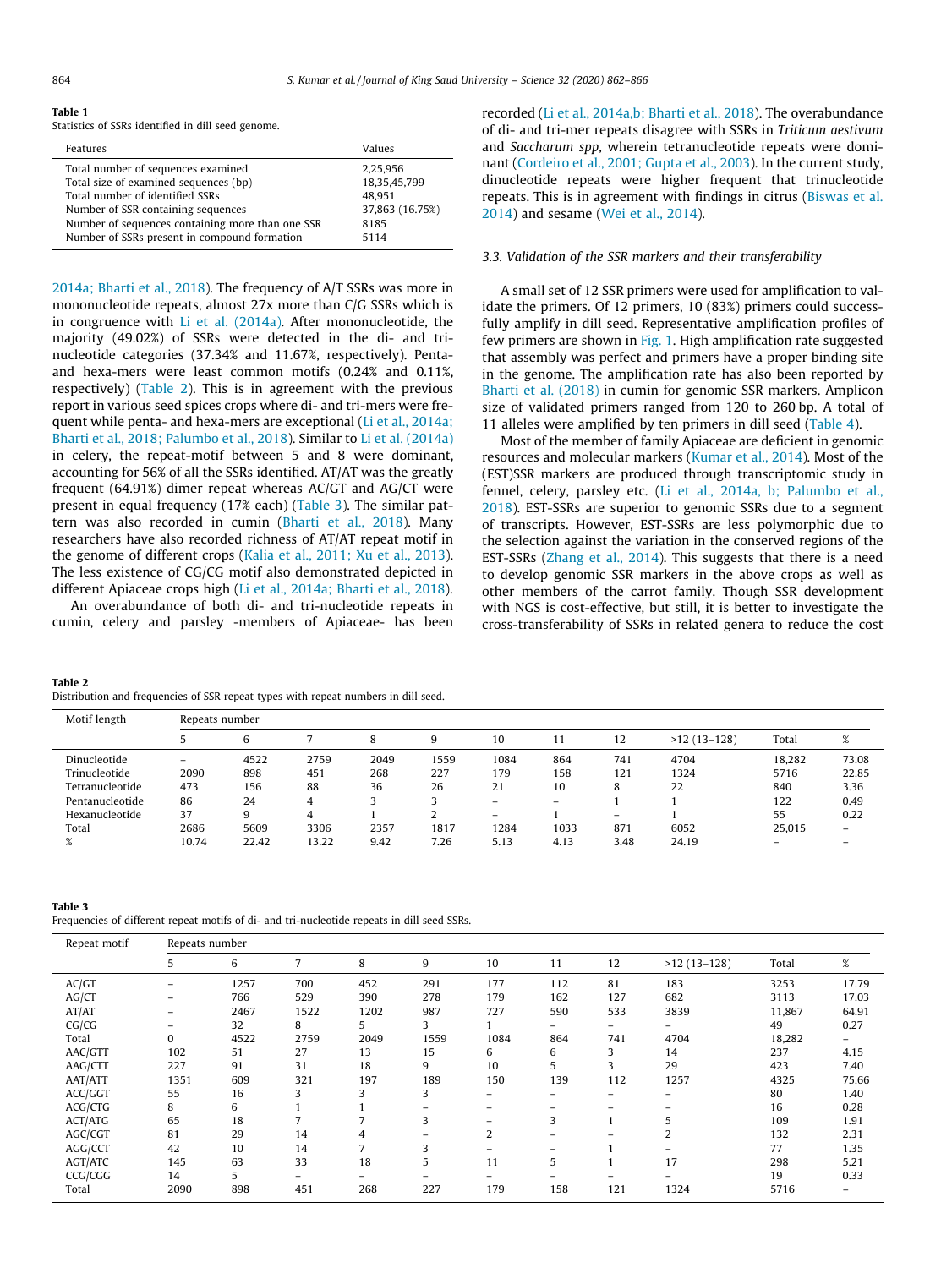<span id="page-3-0"></span>

Fig. 1. Amplification profile of genomic SSR markers in members of family Apiaceae; M = 50 bp ladder, 1 = Dill seed; 2 = Ajwain; 3 = Celery; 4 = Coriander; 5 = Cumin; 6 = Fennel; 7 = Parsley.

#### Table 4

Amplification of SSR in dill seed and transferability of markers to ajwain, celery, coriander, cumin, fennel and parsley.

| Primer          | Primer Sequence                                    | Product Size (bp), quality $(+/++)$ and specificity <sup>#</sup> |                              |                   |                  |                      |                      |                                        |
|-----------------|----------------------------------------------------|------------------------------------------------------------------|------------------------------|-------------------|------------------|----------------------|----------------------|----------------------------------------|
|                 |                                                    | Dillseed                                                         | Ajwain                       | Celery            | Coriander        | Cumin                | Fennel               | Parsley                                |
| Anethum-gSSR_1  | cggcccaaaccaataaacta/<br>agagaaggggaaaggaggtg      | 260                                                              | $260 (++)$                   | $260 (++)$        | $200, 260 (++)$  | $200, 260 (++)$      | $260, 310 (++)$      | 260, 610 <sup><math>#</math></sup> (+) |
| Anethum-gSSR_3  | ttcaagaggatgatgatgcaa/<br>agacccctcctgcacattta     | 200                                                              | $200, 290 (++)$              | $120, 200 (++)$   | 230, 390 $#$ (+) | 230, 390 $#$ (+)     | $230 (+)$            | $220 (+)$                              |
| Anethum-gSSR_5  | aaagcaacccctgcataaaa/<br>tgtggttgggtatttttggg      | 150                                                              | $140 (+)$                    | $150 (+)$         |                  |                      |                      |                                        |
| Anethum-gSSR_12 | gcacgatattactcgtaacccc/<br>ttctttgacttgacaatttgcag | 120                                                              |                              |                   |                  |                      |                      |                                        |
| Anethum-gSSR_7  | agcgagaaaggtggaaacac/<br>agacccacaatcaaagctcc      | 250                                                              |                              | $240, 260 (++)$   | $240 (++)$       | $240 (++)$           | $250, 520^{\#}$ (++) | $\overline{\phantom{a}}$               |
| Anethum-gSSR_9  | agttccttccccgaacctta/<br>atcctgatgcgactgattcc      | 160                                                              | 160, 500 $(++)$              | $160 (++)$        | $160 (++)$       | $160 (++)$           | $160 (++)$           | $160 (++)$                             |
| Anethum-gSSR_20 | ttttgttttctgtttggtgtgg/<br>ccctataagggaagcagcct    | 230                                                              | $130, 300 (+)$               | 190, 260 $(+)$    |                  |                      |                      |                                        |
| Anethum-gSSR_22 | agagggaactaaggggcaac/<br>cggatttaacggaaatacgc      | 200                                                              | 200, 400 <sup>#</sup> $(++)$ | 200, 350 $#$ (++) | $400^{\#}$ (++)  | 190, $400^{\#}$ (++) | $400^{#} (++)$       |                                        |
| Anethum-gSSR_23 | gcagctgatgaaaatgcaag/<br>catttatgttgggggtttgg      | 190, 230                                                         | 240, 300 $^{\#}$ (++)        | $120, 170 (+)$    | -                | $240 (+)$            |                      | $300^{\#}$ , $390^{\#}$ (+)            |
| Anethum-gSSR_13 | acaagccgtttgtcgatacc/<br>acctcgtggagaatcgaaga      | 150                                                              | $150 (+)$                    | $150 (+)$         | $150 (+)$        | $150 (+)$            | $150 (++)$           | $180 (+)$                              |

++strong band and easy to score; +weak band and difficult to score; #amplified product of not similar size (within 100 bp) to that of dill seed.

especially for underdeveloped labs ([Kumar et al., 2014; Bharti](#page-4-0) [et al., 2018](#page-4-0)). Evolutionary relatedness of the species affects the success of marker transferability. During cross-genera amplification of markers, 9 out of 10 primers could successfully be amplified, and merely one primer could not amplify in any of the related genera. To mitigate the amplification problem caused by genome complexity, PCR was carried out by changing the annealing temperature as suggested by Bharti et al. (2018).

The SSR transferability rate varied between 50% (Parsley) to 90% (celery). The frequency of clear and strong (scored as ++) bands varied from 20% (parsley) to 83.3% (fennel). A varied level of transferability of SSRs has been earlier reported in family Apiaceae ([Cavagnaro et al., 2011; Kumar et al., 2014; Bharti et al., 2018\)](#page-4-0). The reason for low to high transferability and amplicon quality (+or ++) may be due to (dis)similarity of dill seed genome with other studied crops in the current study.

## 4. Conclusion

In this study, we have first developed the genomic SSR for Indian dill seed through next generation survey sequencing. Eventually, it can be concluded that SSRs developed in dill seed can be further exploited to dissect the genetic variability present in dill seed and another member of the family Apiaceae gene pool. Developed markers can also be used to initiate the molecular breeding program, association mapping and to assess the evolutionary relationship among seed spices.

## Conflict of interest

The authors declare no conflict no interest.

## Acknowledgement

Authors acknowledge Anand Agricultural University, India for providing all necessary facilities. SK acknowledges the INSA, N. Delhi for providing visiting scientist fellowship at ICRISAT, Hyderabad during the analysis of data.

## Appendix A. Supplementary data

Supplementary data to this article can be found online at <https://doi.org/10.1016/j.jksus.2019.04.006>.

## References

- [Alison, M.R.F., Caswell, K.L., 2016. Applications of doubled haploidy for improving](http://refhub.elsevier.com/S1018-3647(19)30418-5/h0005) [industrial oilseeds. In: Hayes, T.A., Hildebrand, D.G., Weselake, R.J. \(Eds.\),](http://refhub.elsevier.com/S1018-3647(19)30418-5/h0005) [Industrial Oil Crops McKeon. Academic Press, pp. 359–378.](http://refhub.elsevier.com/S1018-3647(19)30418-5/h0005)
- Andrews, S., 2010. FastQC: A quality control tool for high throughput sequence data. Available: <http://www.bioinformatics.babraham.ac.uk>.
- [Bankevich, A., Nurk, S., Antipov, D., Gurevich, A.A., Dvorkin, M., Kulikov, A.S., Lesin,](http://refhub.elsevier.com/S1018-3647(19)30418-5/h0015) [V.M., Nikolenko, S.I., Pham, S., Prjibelski, A.D., Pyshkin, A.V., 2012. SPAdes: a](http://refhub.elsevier.com/S1018-3647(19)30418-5/h0015) [new genome assembly algorithm and its applications to single-cell sequencing.](http://refhub.elsevier.com/S1018-3647(19)30418-5/h0015) [J. Comput. Biol. 19 \(5\), 455–477.](http://refhub.elsevier.com/S1018-3647(19)30418-5/h0015)
- [Bharti, R., Kumar, S., Parekh, M.J., 2018. Development of genomic simple sequence](http://refhub.elsevier.com/S1018-3647(19)30418-5/h0020) [repeat \(gSSR\) markers in cumin and their application in diversity analyses and](http://refhub.elsevier.com/S1018-3647(19)30418-5/h0020) [cross-transferability. Ind. Crop Prod. 111, 158–164](http://refhub.elsevier.com/S1018-3647(19)30418-5/h0020).